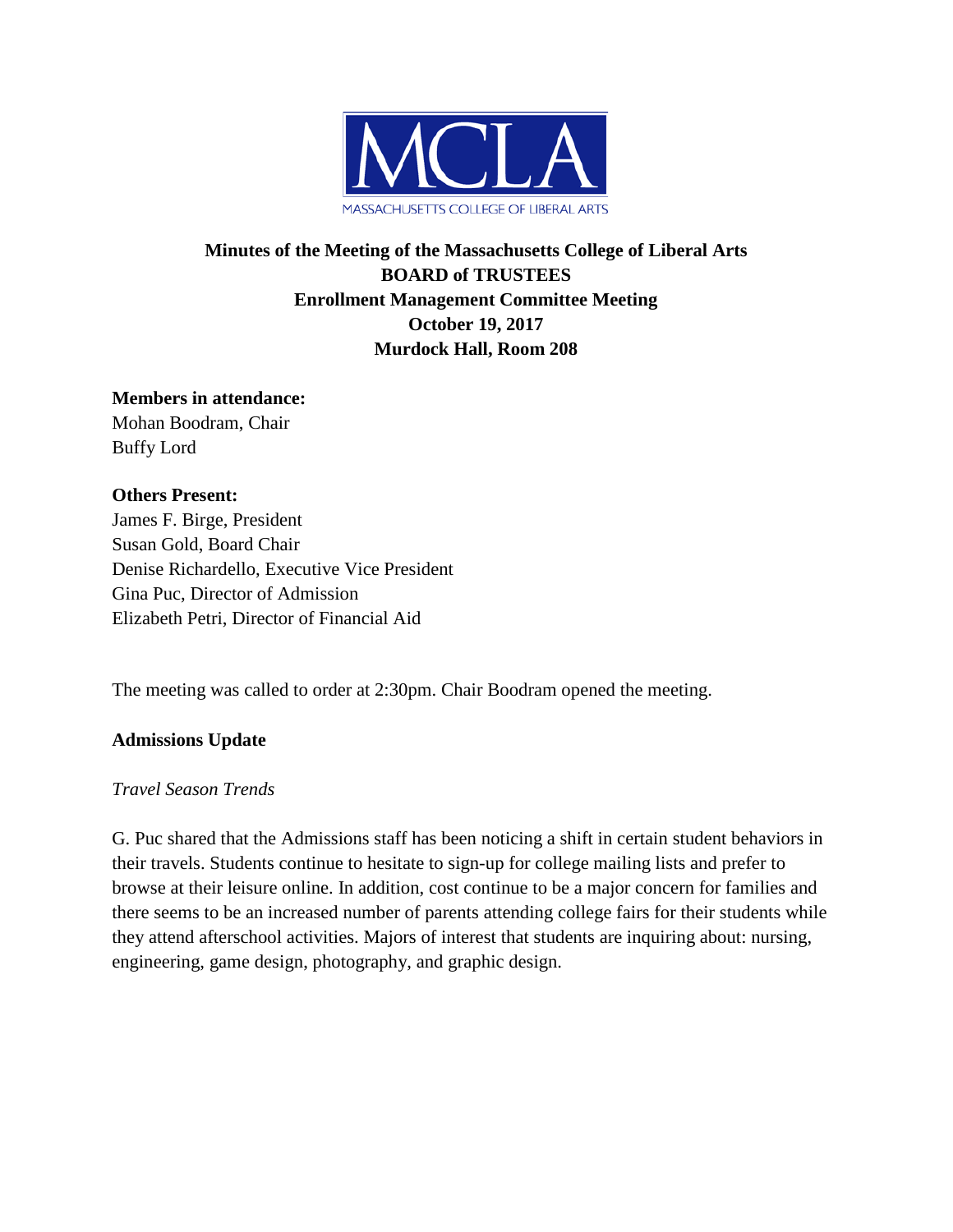#### *Campus Visits*

G. Puc reported that there are a number of student visit trends shaping the way Admissions constructs campus events. Students are visiting later in the cycle, after acceptance. Students are looking for more personalized visits that they have a say in scheduling, including class visits/access to faculty and lunch with a current student, and they are looking for opportunities to post on their social media feeds. More students are showing up unannounced and "secret shopping" institutions. Diversity and inclusion continue to be important topics raised by families.

#### *Commonwealth Commitment Updates*

G. Puc shared that the state expanded the program to 40 majors for 2017-2018 and shared highlights of the program, including what students commit to versus what the state program provides (including a freeze on tuition and a tuition rebate). G. Puc shared that this program covers about 25 agreements with Berkshire Community College across multiple majors and that there are a number of other articulation agreements with top feeder community colleges, particularly in NY.

# *Digital Marketing*

G. Puc reported that there has been close collaboration with the Marketing Office to run Facebook and other digital ads based on important college fairs throughout the fall. Video is embedded in all of these ads and the call to action is for students to attend a fall event. There are also ads targeted directly to transfer students, based on their community college locations (geotargeting). G. Puc also shared that this fall, Marketing is working on videos for 5 academic programs to roll-out in the New Year. Other departments will follow.

## **Financial Aid Trends**

E. Petri shared that the Office of Financial Aid began receiving Fall 2018 files on October 2<sup>nd</sup> and that the Priority Review date for these FAFSA's is January 1<sup>st</sup> based on last year's cycle. Packaging updates to Banner (student information system) will be implemented in the first week of November. Director Petri also shared an update on the Perkins Loan program that "sunset" in September. She reported that the federal level talk again is of the "one loan, one grant" program to simply the aid process for students. Director Petri shared that there are still a number of questions about the sunset process, including the leftover aid in the revolving funds and how institutions will handle this. This prompted discussion with the committee over how these funds have been rectified in the past and discussion of how our peer institutions are handling this. Director Petri also shared that MCLA, like other institutions will be losing the administrative